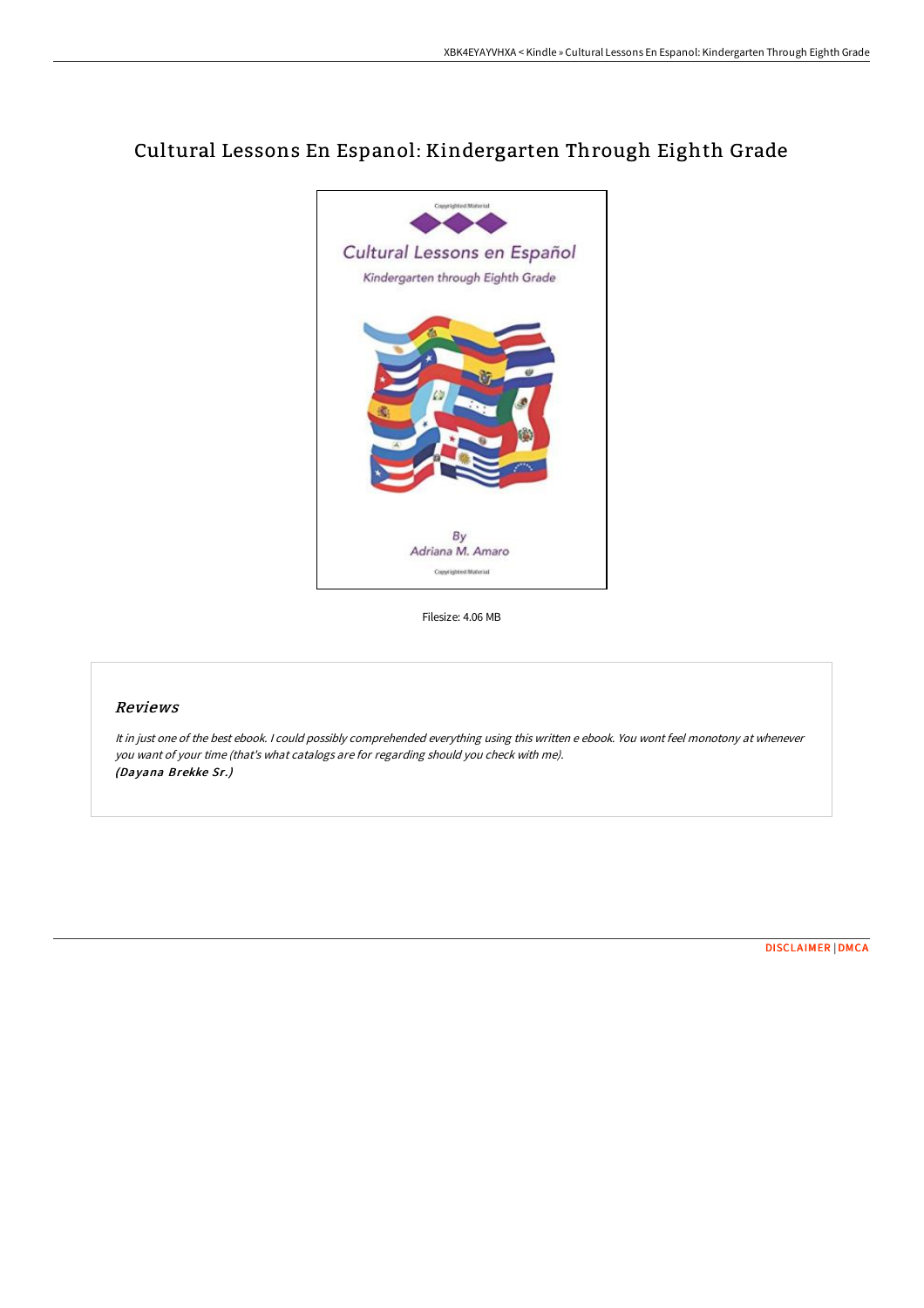### CULTURAL LESSONS EN ESPANOL: KINDERGARTEN THROUGH EIGHTH GRADE



**DOWNLOAD PDF** 

Dog Ear Publishing, United States, 2015. Paperback. Book Condition: New. 280 x 216 mm. Language: English . Brand New Book \*\*\*\*\* Print on Demand \*\*\*\*\*.Learning Spanish can open doors for students to explore the culture found in Spanish-speaking countries around the globe. Just as vocabulary words expand their fluency in the language, lessons based on aspects of Spanish culture expand their minds. Gradually introducing culture into language helps children put words into context. Adriana M. Amaro, an experienced educator, offers simple lessons that help students discover Spanish culture and language. Activities are designed to mirror the school year, featuring a few holidays and observances each month from back to school to Day of the Dead, New Year s Eve, Earth Day and Cinco de Mayo. Holidays that don t happen the same month every year, such as Easter, Hanukkah, or Ramadan also are included, as well as significant places such as Machu Picchu and The Alhambra. Teachers will find lessons aimed at younger students (kindergarten through fourth grade) and older students (fifth to eighth grade). Studying Spanish music, dance and food adds a playful note to lessons, inviting children to learn about what happens in other parts of the world and in neighborhoods all over the United States. Teachers will find the cultural activities practical, student-centered and easy to follow. Students will enjoy learning about Spanishspeaking cultures and making connections to other cultures through activities that engage them in the learning process. Linda Natale, Educational Consultant TEACH FOR LEARNING, LLC Adriana M. Amaro, president, CEO and owner of All About Languages!, brings more than 12 years of direct classroom experience in teaching Spanish to students. She graduated from George Washington University. Adriana has a master s degree in education from Loyola College in Baltimore, Maryland, and earned an AMI diploma...

Read Cultural Lessons En Espanol: [Kindergarten](http://www.bookdirs.com/cultural-lessons-en-espanol-kindergarten-through.html) Through Eighth Grade Online  $\mathbf{m}$ Download PDF Cultural Lessons En Espanol: [Kindergarten](http://www.bookdirs.com/cultural-lessons-en-espanol-kindergarten-through.html) Through Eighth Grade